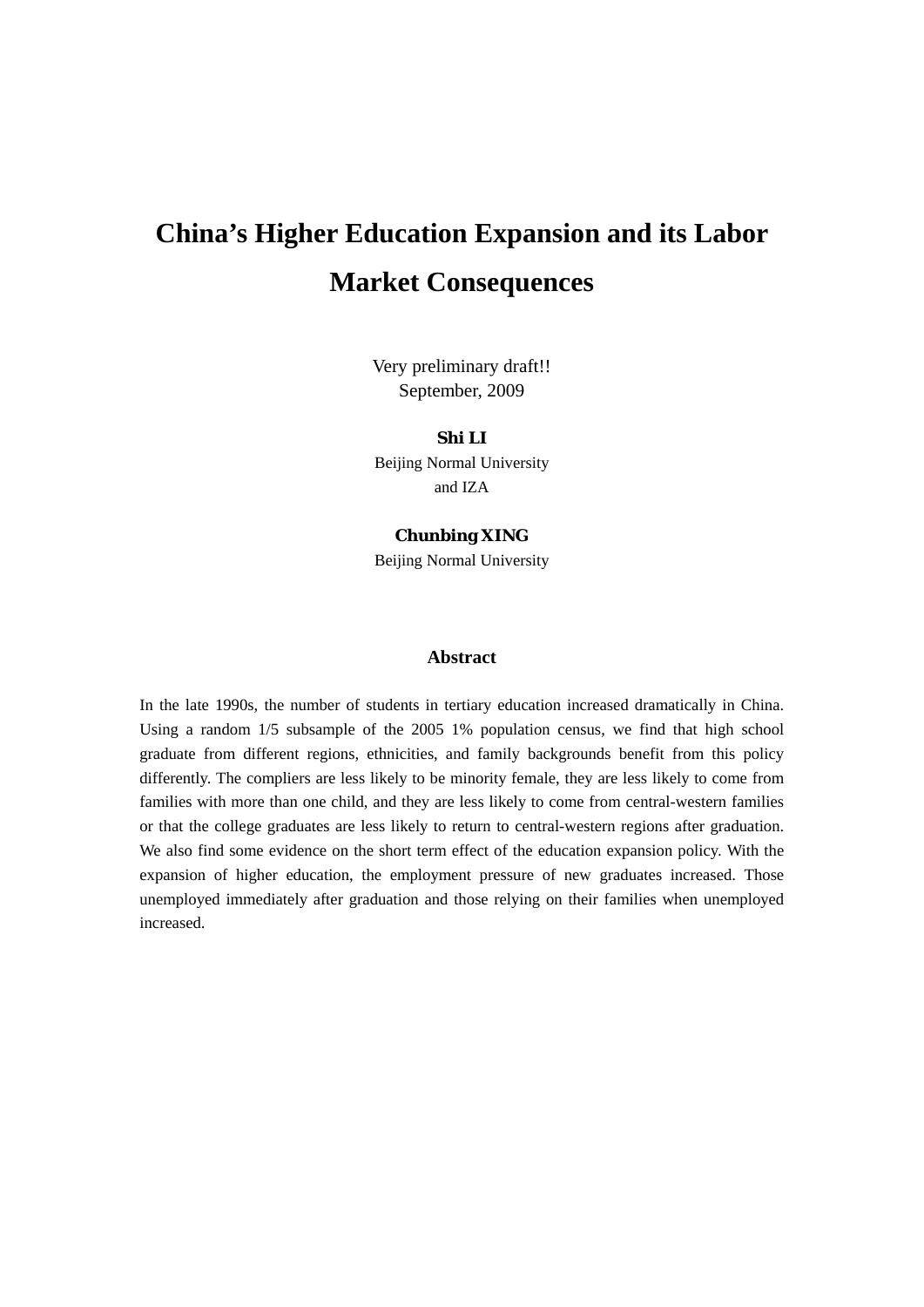# **China's Higher Education Expansion and its Labor Market**

# **Consequences**

## **1. Introduction**

Higher education is of great importance for both individuals and the whole nations. For individuals, it's related with significantly higher income and job stability. In the last decades, with the deepening of technological progress, the demand for high skilled labor increased dramatically. This further increases the price of college graduate both in China and all over the world (see Acemoglu, 2002, and Autor et al, 2005 for example; and see Heckman and Li, 2004 for the case of China). In a transition economy like China, the labor market is often segmented in terms of geography, ownership, and occupation. Higher education is often regarded as an essential channel through which individuals move upward.<sup>1</sup>

As a developing and transitional country, the share of individuals having tertiary education is relatively low. After China initiated the "reform and opening up" policy, the number of college graduate increased gradually. In particular, enhancing higher education is viewed as essential for the country's development strategy. Despite the gradual increase, China didn't experience significant increase in the number of college graduate until the late 1990s. The most remarkable change happened in 1999. The number of new student entering tertiary education was significant enlarged in 1999 and in subsequent years. The higher education expansion policy is so significant that it signaled the transformation of China's higher education system (Li, et al, 2008).

The most direct consequence of this policy is that more high school graduates are admitted to pursue tertiary education. The questions we want to answer in this paper are twofold. First, who benefit from this policy? Second, what's the labor market consequence of this expansion?

To answer these questions, we regard the expansion policy as a natural experiment. Individuals taking college entrance exams before and after the expansion policy have different probabilities of being admitted to college. And at the same time, the *before* and *after* group are largely determined based on their age, which can be regarded as exogenous. We also realize that this policy didn't affect the whole population homogeneously. High school graduate of extremely high (low) ability will (not) be able to enter college disregard of the policy. Only part of the high school graduates is really affected. Therefore, we used a LATE framework developed by Imbens and Angrist (1994).<sup>2</sup>

Using a random 1/5 subsample of the 2005 1% population census, we find that high school graduate from different regions, ethnicities, and family backgrounds benefit from this policy differently. We also find some evidence on the short term effect of the education expansion policy.

<u> Andrew Maria (1989)</u>

 $<sup>1</sup>$  For example, the Deng and Gustafsson (2005) and Xing (2009) point out the higher education is a formal</sup> channel for rural residents to obtain official urban hukou.<br><sup>2</sup> See also Angrist and Pischke (2008).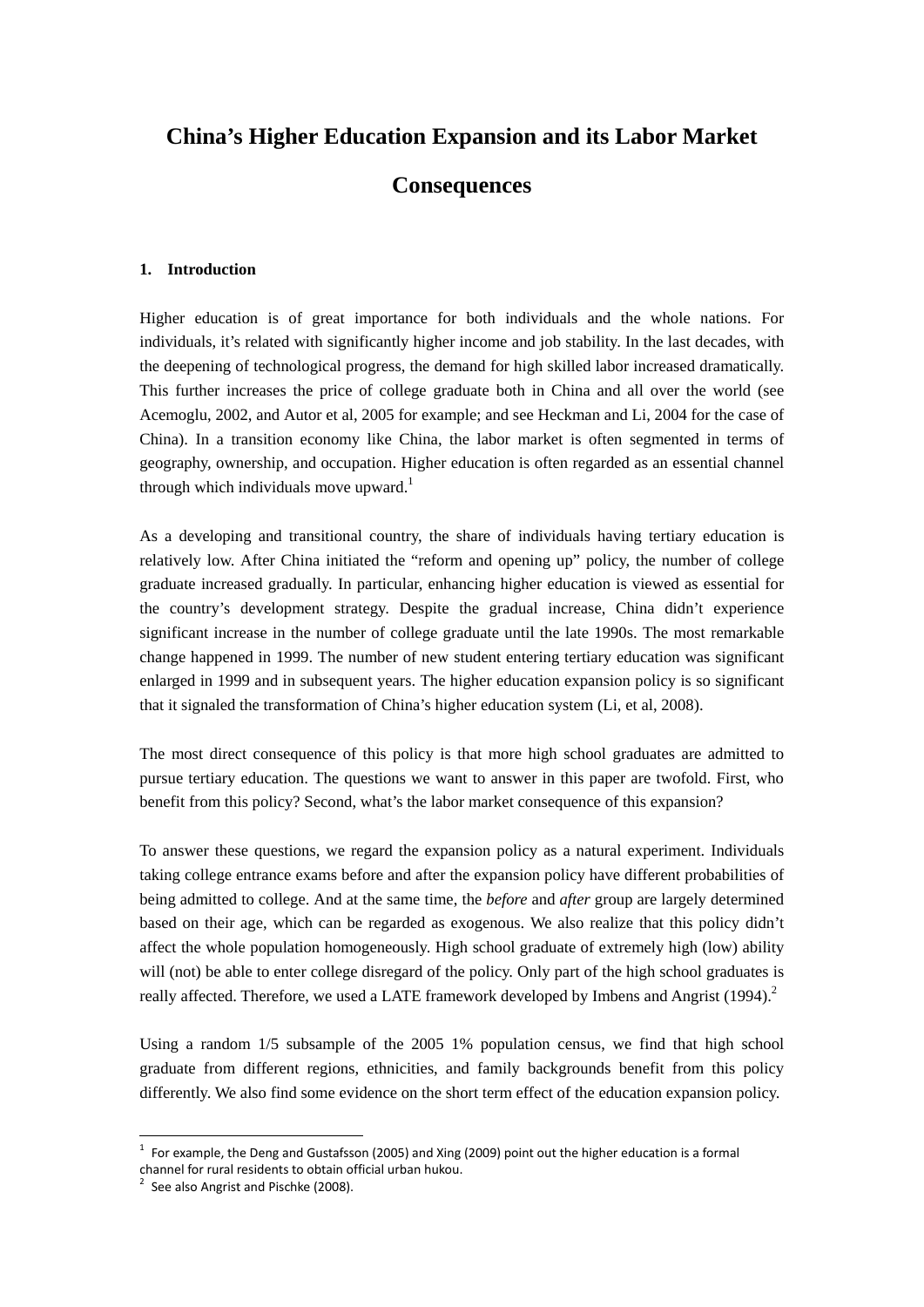In section 2, we introduce the background of the higher education expansion policy. Section 3 introduces the data. Section 4 investigates the policy effects on education. In section 5, we count and characterize the compliers of the policy using the LATE framework. In section 6, we investigate the labor market consequences of the policy. Section 7 concludes.

#### **2. Higher Education Expansion in Late 1990s**

Ever since the initiation of Reform and Opening Up policy, China's higher education made significant progress. In the 1980s and 1990s, the education regime especially higher education regime evolved continuously. The number of new college students and college graduate also increased continuously. From 1978 to 1998, the number of higher education establishments increased from 598 to 1022, the number of new college students increased from 0.4 million to 1.08 million, and the number of college students in school increased from 0.86 million to 3.41 million. However, although the scale of higher education enlarged continuously (both in terms of number of establishments and in terms of the number of students) the growth rate is dwarfed by those in 1999 and in subsequent years.

In 1999, the central government made the strategic decision of "expand the scale of higher education". In early 1999, the central government decided to increase the number of students admitted to tertiary education by 0.22 million. In June, the central government and the Ministry of Education suddenly made an announcement that a further 0.33 million new students will be admitted to entering tertiary education. This decision made 1999 a special year in the history of China's higher education. The number of new college students experienced the largest increase ever since  $(48%)$ .<sup>3</sup> For many of the high school graduates and their families, the expansion was unexpected. Given that the college entrance exams was in early July, the announcements made in early 1999 and especially the one in June will not change the behavior of high school graduate much. The "suddenness" of the announcement made this policy more like an experiments.

In the subsequent years, the number of new college students kept increasing. In 2005, the number of new college students was 5.04 million, 4.7 times of that in 1998. Meanwhile, the total number of college students in China ranked the first all over the world, amounting to 23 million. And the enrollment rate of higher education increased by 11.2%, reaching 21%.

The initiation of higher education expansion in the late 1990s is also closely related to the economics conditions at that time. In 1997, the 15<sup>th</sup> National Congress of Communist Party of China quickened the reform of the economic regime. Large amount of formerly state owned enterprises were privatized. This caused large amount of laid-off or unemployed workers. Meanwhile, the financial crisis happened in 1997 also had a negative impact on the Chinese economy, which deteriorate the employment condition. Under these backgrounds, higher education expansion was initiated as an instrument to alleviate the unemployment problem and to stimulate consumption.

<u> Andrew Maria (1989)</u>

<sup>&</sup>lt;sup>3</sup> Some media described this reform as the "Great Leap Forward of Higher Education." (http://gaokao.zhongzhao.com/article/2007‐7‐15/200771513252290.shtml).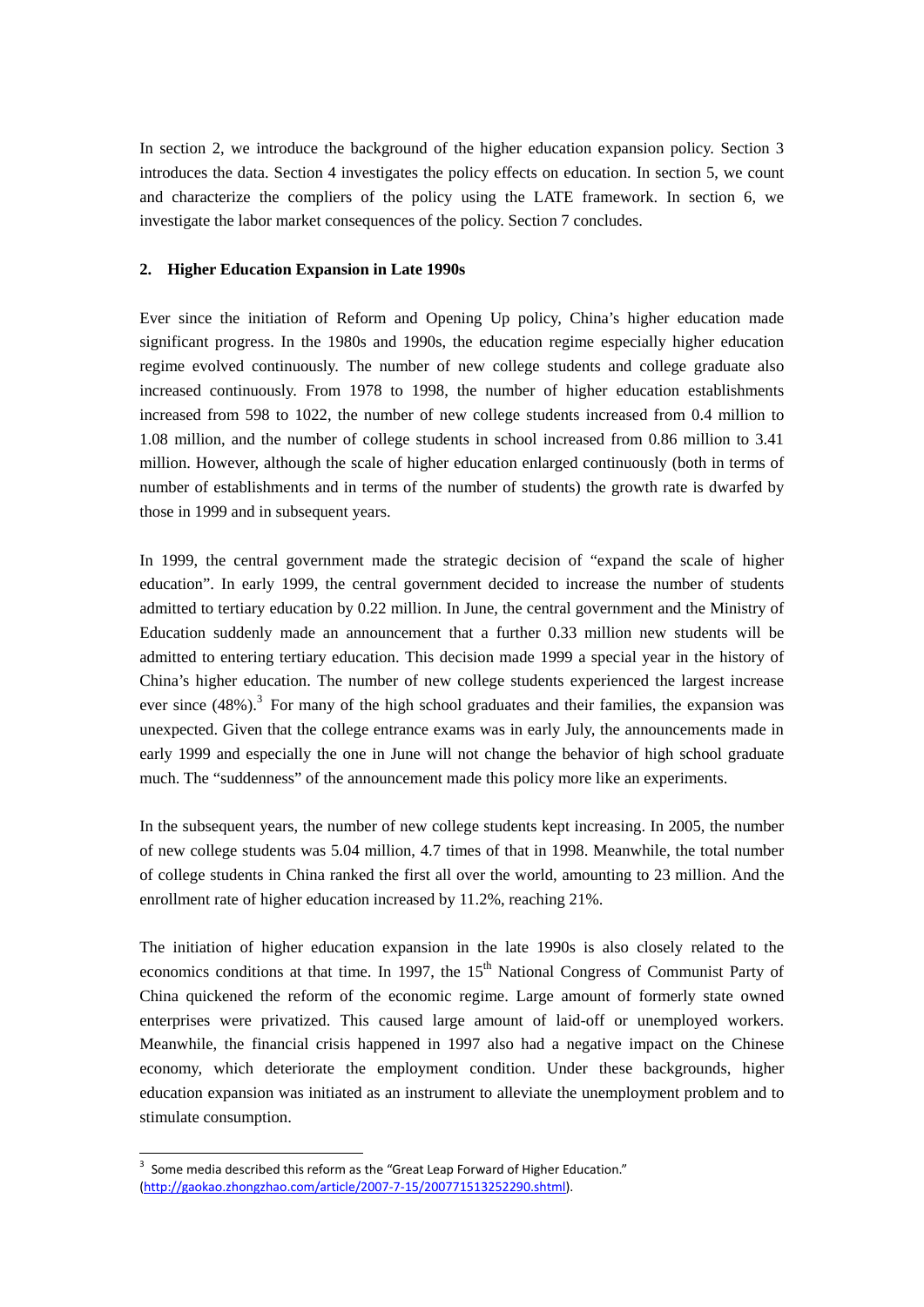The effect of the expansion policy starting from 1999 is profound. Until now, the policy is still hotly debated. No doubt, the policy increased the probability of pursuing higher education. At the same time, this policy increased the relative supply of skilled workers. This in turn makes the employment problem of the newly graduate college students an important issue nowadays.

It's extremely difficult to evaluate the expansion policy. But we realize that the expansion from 1999 is like an experiment. Take two groups of high school graduate for example: those taking college entrance exams in 1998 and those in 1999. Students in these two groups will have different probability of entering college simply because they take the exams in different years because they are of different ages. But the effect would be different for different people. For high school graduates with both extremely high and extremely low ability, the policy will hardly have any effect on them. Whom the policy really affected were those lying in the middle of the ability distribution. They may differ from others in terms of sex, ethnicity, family backgrounds and geography. Is it true that the policy favor those in central and western regions, those of minority ethnicity as claimed by the policy makers?

From the methodological point of view, we used the framework of Local Average Treatment Effect (LATE) developed by Imbens and Angrist (1994). The expansion policy is used as an instrument. It affects the probability of people having higher education, and affects people's labor market outcomes only through their education decisions.

This experiment is not perfect however. The strategy we use is a Before-After comparison method. If there is some time varying unobservables affecting both the education decisions and people's labor market outcomes, the estimates from the before-after method will not be consistent. To overcome this shortcoming, we controlled the time trend of enrollment rate of higher education when using observations covering different ages. An alternative strategy is to keep only those observations around the policy year. This makes the following assumption more reasonable: people taking exams before and after the policy are not different systematically.

There is the possibility that other event (or economic conditions) affects the higher education expansion policy. Another problem is that the policy may change the timing of people's higher education. If people know the expansion policy in advance, some of them may postpone their exams to the next year. We do not pretend that this possibility is nil. However, the expansion policy (especially that in 1999) was largely unexpected, this minimized the problem of rearranging.

## **3. Data**

The data we use is a one-fifth random draw from the 1% census data of China administered by the National Bureau of Statistics (NBS) in 2005. The sample size is around 2.3 million individuals covering 31 provinces, municipalities and autonomous regions. Because our focus is the effect of the expansion policy after 1999, we keep only those who are most likely influenced (aged 22 to 35). Because we don't have the information when people take the college entrance exams, we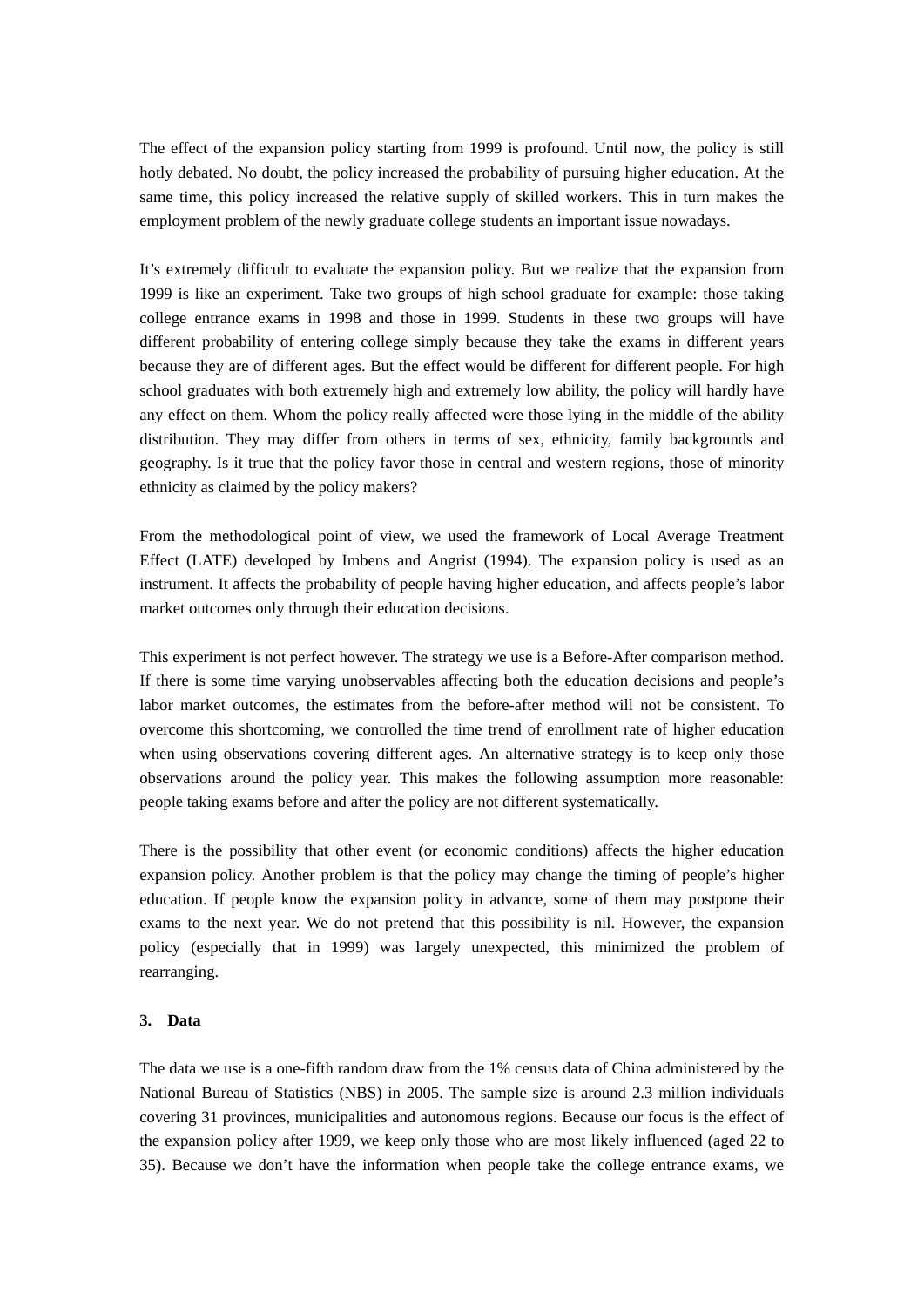assume the people enter the primary school at age 6, and they go to college at age 18. The theoretical year for them to take the college entrance exams is between 1988 and 2001. The fact is that many of them have not taken the college entrance exams. They may have dropped out of school before they got high school degree. Even they finished the high school they may also not to have the exams. But in order to know whether they belong to the cohorts affected by the policy, we need to do this. Table 1 presents the distribution of different ages. The average age is about 29. Around 52% are females. Slightly more than 10% are minorities. 11% of them have college or above degrees.

| Variables                                               | weighted | unweighted |
|---------------------------------------------------------|----------|------------|
| Age                                                     | 29.14    | 29.06      |
| Female (%)                                              | 52       | 52         |
| Minority(%)                                             | 10       | 12         |
| Eastern(%)                                              | 48       | 53         |
| One Chile(%)                                            | 33       | 34         |
| Education Level(%)                                      |          |            |
| <b>Below Primary</b>                                    | 2.65     | 3.28       |
| Primary                                                 | 18.27    | 18.93      |
| Middle School                                           | 52.87    | 49.97      |
| <b>High School</b>                                      | 15.07    | 15.65      |
| 3 Year College                                          | 7.16     | 7.59       |
| 4 Year College                                          | 3.65     | 4.16       |
| Master and above                                        | 0.33     | 0.41       |
| Age Groups(%, theoretical year of taking exams in "()") |          |            |
| 35 (1988)                                               | 9.82     | 9.47       |
| 34 (1989)                                               | 8.94     | 8.75       |
| 33 (1990)                                               | 8.51     | 8.37       |
| 32 (1991)                                               | 8.21     | 8.15       |
| 31 (1992)                                               | 7.84     | 7.83       |
| 30 (1993)                                               | 7.13     | 7.1        |
| 29 (1994)                                               | 6.74     | 6.75       |
| 28 (1995)                                               | 5.95     | 5.95       |
| 27 (1996)                                               | 6.23     | 6.29       |
| 26 (1997)                                               | 6.32     | 6.38       |
| 25 (1998)                                               | 5.94     | 6.08       |
| 24 (1999)                                               | 5.99     | 6.11       |
| 23 (2000)                                               | 6.68     | 6.84       |
| 22 (2001)                                               | 5.7      | 5.94       |
| Obs                                                     | 562,313  |            |

Table 1 Summary statistics

# **4. The Effect of Education Expansion on Education**

For every age group, we calculate their theoretical year of taking college entrance exams. Figure 1 gives the share of different education levels in each age group. We kept only those with high school degree and above for two reasons. First, junior middle school is compulsory according to the law. Second, the people who are affected by this expansion policy are those high school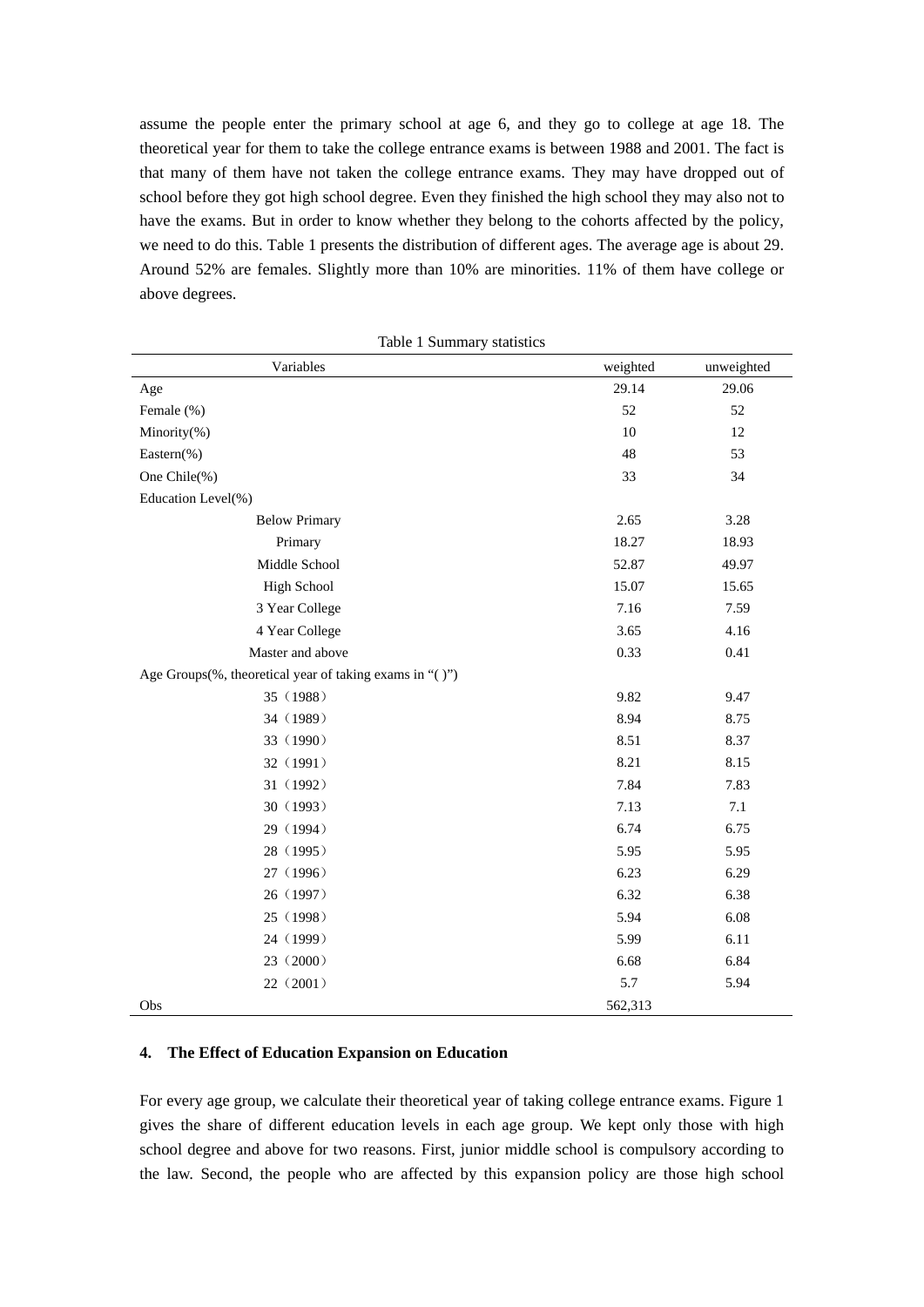graduates.

Within the age groups between 28 and 35, the number of high school graduate decreased from those aged 35 to 28. There is considerable fluctuation from those aged 28 to 22. One notable thing is that the number of high school graduate dropped significantly for the 1998 cohort. The reasons underlying this drop are unclear. But we have the following conjectures. First, the total number of this cohort is relatively small. Second, some graduates who are expected to take college exams postponed their exams to the next year once they anticipated the expansion in 1999. Another possibility is that those failed in 1998 took the exams again in 1999 and succeeded. The retiming story is possible but is not consistent with the background of the policy. Once we consider the proportion instead of the number, the trend is less volatile. Almost over the whole period, the proportion of high school graduate increased gradually although the absolute number decreased as depicted in the left panel. The increasing trend stopped at 1998. The above possible reasons are applicable here also.

The two panels in the second row of figure 1 show the number and share of professional college (3-year college). As for the absolute numbers, males and females have different trend. The number of male professional college graduates decreased, whereas the number of females increased. When we consider the proportion, they increased for both genders. But the trend stopped even before 1998 (1995 for male and 1997 for female).

The change in the number of (4-year) college graduate is the most remarkable. Before 1998, the change in the number of college graduate is small, with the number of male college graduate decreased slightly and females increased slightly. In 1999 and thereafter however, both the number of male and female college graduates witnessed huge jumps. The jumps are also clear in terms of proportion of college graduate. We also described the number and share of those with master degrees. There is no clear trend. This may due to the fact that the number of masters in our sample is relatively small.

To see the effect of the expansion policy on higher education more rigorously, we run the following regressions: <sup>4</sup>

$$
Collect_{i} = \beta + \delta * t + \sum_{i=1998}^{2001} \gamma_{i} Cohort_{i} + \varepsilon_{i}
$$

*College* is a dummy indicating whether someone has college degree. We controlled time t to control the trend of higher education. The variable we are interested is *cohort*, it's used as indicators whether the observations belong to the cohorts that take college exams in 1998 (1999/2000/2001). Under the assumption that the probability of entering college is linear with age, the effect of expansion policy is captured by the coefficients of *cohort*. We also include a cohort dummy for 1998 to see whether there is abnormal change before the policy.

 $4\,$  As in the figure 1, observations with below middle school education are dropped.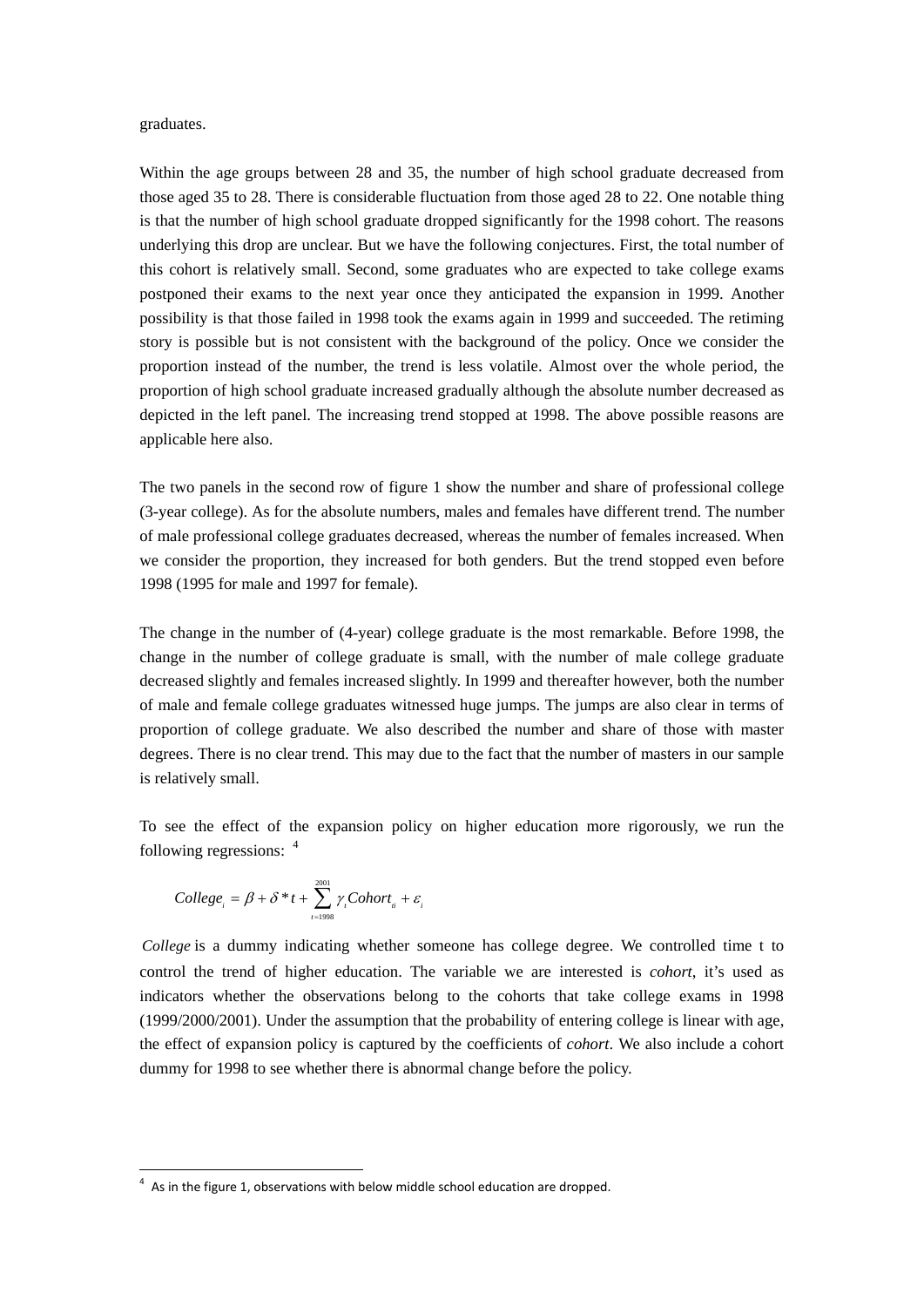|                | 3 year college |            | 4 year College |            | Graduate        |            | College (3 or 4 years) |            | 4 year College |            |
|----------------|----------------|------------|----------------|------------|-----------------|------------|------------------------|------------|----------------|------------|
|                | Male           | Female     | Male           | Female     | Male<br>Female  |            | Male                   | Female     |                | Female     |
|                | (1)            | (2)        | (3)            | (4)        | (5)             | (6)        | (7)                    | (8)        | (9)            | (10)       |
| A: Model       |                |            |                |            |                 |            |                        |            |                |            |
| T              | 0.001          | $0.003***$ | 0.001          | $0.002***$ | $-0.000$        | $0.001***$ | $0.001*$               | $0.005***$ | 0.001          | $0.004***$ |
|                | (0.001)        | (0.001)    | (0.001)        | (0.001)    | (0.000)         | (0.000)    | (0.001)                | (0.001)    | (0.001)        | (0.001)    |
| Cohort98       | $-0.012*$      | $-0.008$   | 0.009          | 0.004      | $-0.003$        | $-0.000$   | $-0.003$               | $-0.004$   | 0.008          | 0.004      |
|                | (0.007)        | (0.007)    | (0.006)        | (0.006)    | (0.002)         | (0.002)    | (0.008)                | (0.008)    | (0.008)        | (0.008)    |
| Cohort99       | $-0.018**$     | $-0.024**$ | $0.030**$      | $0.022***$ | $-0.002$        | $-0.002$   | 0.012                  | $-0.003$   | $0.035**$      | $0.024***$ |
|                | (0.007)        | (0.008)    | (0.006)        | (0.006)    | (0.002)         | (0.002)    | (0.008)                | (0.008)    | (0.008)        | (0.008)    |
| Cohort00       | $-0.014*$      | $-0.016**$ | $0.040**$      | $0.031***$ | $-0.004**$      | $-0.006**$ | $0.026**$              | $0.015*$   | $0.049**$      | $0.039***$ |
|                | (0.008)        | (0.008)    | (0.006)        | (0.006)    | (0.002)         | (0.002)    | (0.008)                | (0.009)    | (0.008)        | (0.008)    |
| Cohort01       | $-0.015*$      | $-0.015*$  | $0.046**$      | $0.055***$ | $-0.007**$      | $-0.011**$ | $0.031**$              | $0.040***$ | $0.056**$      | $0.073***$ |
|                | (0.008)        | (0.009)    | (0.007)        | (0.007)    | (0.002)         | (0.002)    | (0.009)                | (0.009)    | (0.009)        | (0.009)    |
| F              | $\overline{c}$ | 6          | 41             | 70         | 8               | 8          | 14                     | 55         | 37             | 83         |
| $r2_a$         | 0.000          | 0.000      | 0.002          | 0.005      | 0.000           | 0.000      | 0.001                  | 0.004      | 0.003          | 0.008      |
| B: Model       |                |            |                |            |                 |            |                        |            |                |            |
| T              | 3.133**        | 2.318**    | 0.503          | $-0.893$   | 0.377           | 0.160      | $3.636**$              | 1.425      | 1.646          | $-0.679$   |
|                | (0.988)        | (1.080)    | (0.812)        | (0.840)    | (0.276)         | (0.283)    | (1.110)                | (1.180)    | (1.079)        | (1.152)    |
| T <sub>2</sub> | $-0.001**$     | $-0.001**$ | $-0.000$       | 0.000      | $-0.000$        | $-0.000$   | $-0.001**$             | $-0.000$   | $-0.000$       | 0.000      |
|                | (0.000)        | (0.000)    | (0.000)        | (0.000)    | (0.000)         | (0.000)    | (0.000)                | (0.000)    | (0.000)        | (0.000)    |
| Cohort98       | 0.005          | 0.004      | 0.012          | $-0.001$   | $-0.001$        | 0.001      | $0.017*$               | 0.003      | $0.017*$       | 0.000      |
|                | (0.009)        | (0.009)    | (0.007)        | (0.007)    | (0.003)         | (0.002)    | (0.010)                | (0.010)    | (0.010)        | (0.010)    |
| Cohort99       | 0.008          | $-0.005$   | $0.035**$      | 0.014      | 0.001           | $-0.000$   | $0.043**$              | 0.009      | $0.050**$      | 0.018      |
|                | (0.011)        | (0.012)    | (0.009)        | (0.009)    | (0.003)         | (0.003)    | (0.013)                | (0.013)    | (0.012)        | (0.013)    |
| Cohort00       | $0.024*$       | 0.012      | $0.046**$      | $0.020*$   | 0.000           | $-0.004$   | $0.070**$              | $0.032*$   | $0.069**$      | $0.031*$   |
|                | (0.014)        | (0.015)    | (0.012)        | (0.012)    | (0.004)         | (0.004)    | (0.016)                | (0.016)    | (0.015)        | (0.016)    |
| Cohort01       | $0.035**$      | 0.022      | $0.055**$      | $0.041***$ | $-0.001$        | $-0.008*$  | $0.090**$              | $0.063***$ | $0.083**$      | $0.062***$ |
|                | (0.018)        | (0.019)    | (0.015)        | (0.015)    | (0.005)         | (0.005)    | (0.020)                | (0.021)    | (0.020)        | (0.020)    |
| F              | 3              | 6          | 34             | 59         | $7\phantom{.0}$ | 6          | 13                     | 46         | 31             | 69         |
| $r2_a$         | 0.000          | 0.000      | 0.002          | 0.005      | 0.000           | 0.000      | 0.001                  | 0.004      | 0.003          | 0.008      |
| N              | 80835          | 75582      | 80835          | 75582      | 80835           | 75582      | 80835                  | 75582      | 58680          | 52724      |

Table 2 The Effect of Expansion on Education

Note: \*\*\*, \*\* and \* represent the significance level of 1%, 5% and 10%; standard errors are in parenthesis.

The results are reported in table 2. For females, the probability of entering college increased continuously. There is no significant trend for males. For whatever the types of college (3 year college, 4 year college or master graduate), the 1998 cohort dummy is not significant. Consistent with figure 1, the cohorts that should have taken college exams from 1999 to 2001 have significantly higher probability of being admitted to college. The probability increased by 2-6%. In contrast, the expansion policy has no positive effect on the probability of being admitted to other tertiary educations. Especially for the professional degrees, the 1999 cohort has significantly lower probability than the time trend. The result is worrisome that the increase in the number of 4 year college is simply the results of structural change between different types of tertiary educations. In column 7 and 8, we put the 3 year college and 4 year college into one single category. The 1999 cohort dummy is not significant any more. The 2000 and 2001 cohorts are still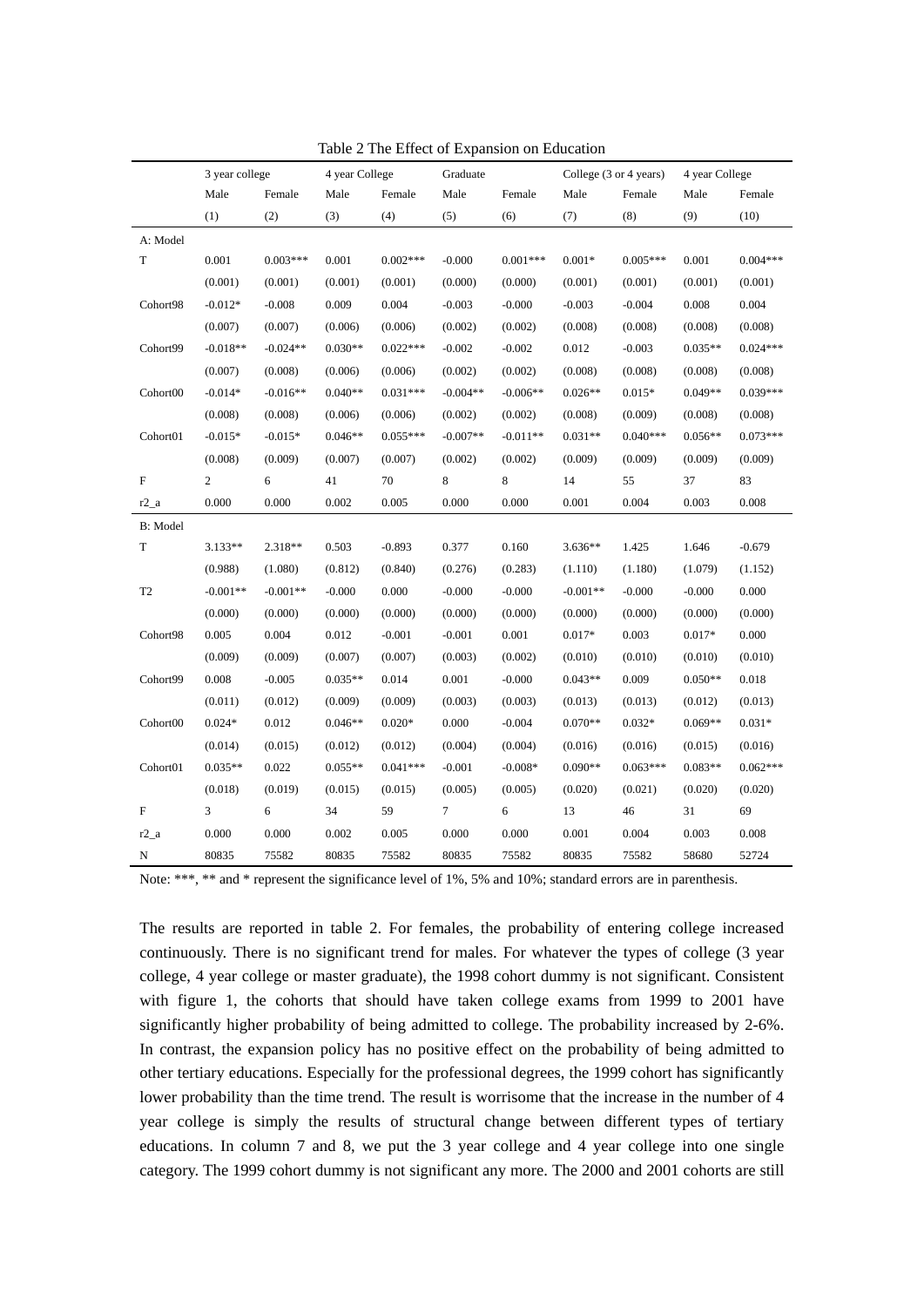significantly above zero.

Panel A of table 2 relies on the assumption that the probability of entering college is linear with ages (cohort). In panel B, we assume nonlinear trends. We add a quadratic term in the model. It seems that nonlinear trend is more appropriate to describe the trend for professional education. For both females and males, both the first and quadratic terms are significant. There is sign that the admission rate first increase and then decrease. The turning point occurs before 1999, and this is consistent with the results in figure 1. Under the nonlinear trend assumption, the coefficients of cohort dummies are no longer significantly negative. For males, the policy has positive effects. Adding the quadratic term doesn't change the results much. For females however, the 1999 cohort dummy are no longer significant after adding the quadratic term. The 2000 cohort dummy is significant at 10% level, and the one for 2001 cohort dummy is significant.

It's difficult to choose between these two specifications of linear or nonlinear model. The fact may be that even without the expansion policy, different types of tertiary education would have different time trends. From the significance level and the explanatory power of the model, nonlinear trend is more appropriate to describe the time trend of profession education, while the linear one is more appropriate for college education. Finally, although there are differences between these two specifications, the message is clear. The expansion policy has significant impact on the college education entrance. Therefore in the last two columns, we delete the observations with professional degrees and master degrees, focusing our attention on high school graduate and college graduate. Compared with the results in column 3 and 4, the coefficients are more significant.

#### **5. Counting and Characterizing Compliers**

# **5.1 The LATE framework**

Not all individuals benefit from the policy even they belong to the treatment groups. For those with high ability, they can enter college even without the expansion policy; while for those with low ability, they can NOT enter college even with the policy. Then the question becomes: who benefit from the policy? How many people benefit from the policy? To make the problem simple, we divide the total sample into two groups. Those taken college exams before 1999 ( $Z_i=0$ ) and those after 1999  $(Z_i=1)$ . To keep the two groups balanced, we drop those whose college exam year is before 1995. In the subsequent analysis, we either drop those professional graduate and those with master degrees or pool them with the 4 year college graduate. If individual i have a tertiary degree,  $D_i=1$ ; otherwise,  $D_i=0$ .

To reflect the influence of the expansion policy on tertiary education, we introduced more complicated symbols.  $D_{1i}$  is the education decision when influenced by the expansion policy, and  $D_{0i}$  is the decision when uninfluenced by the policy. Therefore the actual education outcome (treatment status) can be represented by:

 $D_i = D_{0i} + (D_{ii} - D_{0i})Z_i$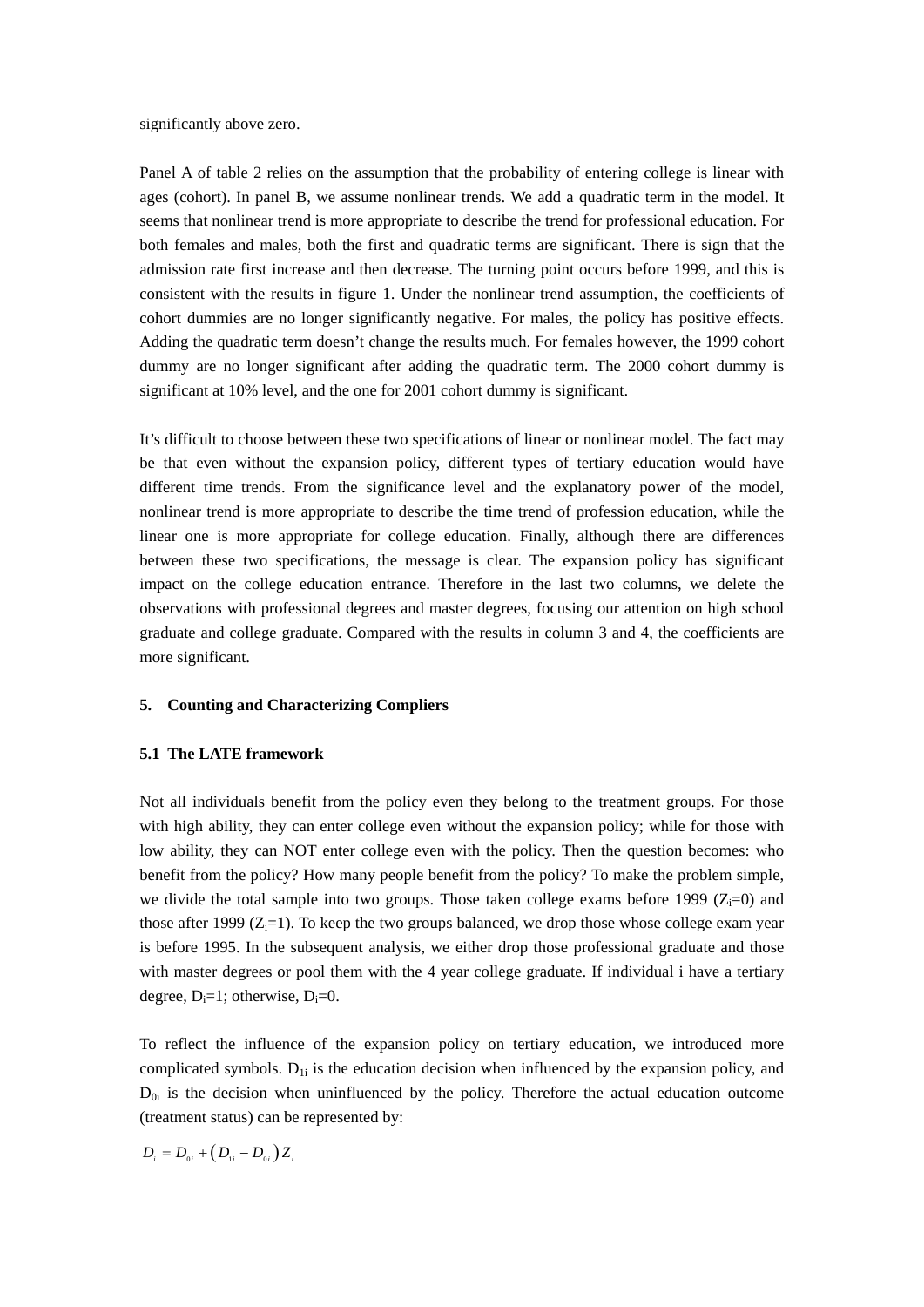We already assume that people take college exams before 1998 or after 1999 are not different systematically except that expansion policy. In other words, the experiment is randomly assigned on the individuals. There is no retiming of tertiary education, there is neither restructuring between different types of tertiary education. The assumption can also be understood as follows: the education decision of people under different policy assignment is independent of the policy assignment.

 $[D_{\mu}, D_{\alpha}] \coprod Z_i$  (A1: independence assumption)

It's debatable that whether A1 holds. However, assume A1 is a fairly good start point. Relative to A1 assumption, the following assumption is more reasonable.

 $D_{ij} - D_{0i} \ge 0 \quad \forall i \quad (A2: \text{monotonicity assumption})$ 

Assumption A2 says that anyone's possibility of going to college will not be decreased by the expansion policy. A2 also means that we have two groups of observations: those who are influenced by the expansion policy  $(D_{1i}=1$  and  $D_{0i}=0$ ) and those who are not affected by the policy  $(D_{1i}=0$  and  $D_{0i}=0$ , or  $D_{1i}=1$  and  $D_{0i}=1$ ). We call the former group *compliers*. Under the A1 and A2 assumptions, we can calculate the share of the compliers (see appendix for more details):

$$
P[D_{ii} > D_{0i}] = E[D_i | Z_i = 1] - E[D_i | Z_i = 0]
$$

This means we can get the share of compliers in the sample by simply calculating the difference in admission rate between those with  $Z_i=1$  and those with  $Z_i=0$ . We can also get the result by regressing  $D_i$  on  $Z_i$  (first stage).

We can also calculate the share of compliers among those with tertiary degrees (see appendix for details).

$$
P[D_{ii} > D_{0i} | D_i = 1] = \frac{P[Z_i = 1](E[D_i | Z_i = 1] - E[D_i | Z_i = 0])}{P[D_i = 1]}
$$

In words, the proportion of tertiary graduates who are compliers is given by the first stage, times the probability the policy is switched on, divided by the proportion who have tertiary degrees.

Finally, we characterize the compliers. Although the complier is a clear concept, we cannot specify which individual is a complier. What we can do is to see their relative characteristics. For simplicity, we only consider the characteristics with 0-1 variations (see appendix for details).

$$
\frac{P[x_{1i} = 1 | D_{1i} > D_{0i}]}{P[x_{1i} = 1]} = \frac{E[D_i | Z_i = 1, x_{1i} = 1] - E[D_i | Z_i = 0, x_{1i} = 1]}{E[D_i | Z_i = 1] - E[D_i | Z_i = 0]}
$$

# **5.2 Results**

Table 3 report the share of compliers in the whole sample and in the treated sample (college graduate). Compared with those taking college exams in 1996, 1997 and 1998, the share of college graduate in those taking exams in 1999, 2000, and 2001 is 4% higher. This means that 4% of our sample is those really benefit from the expansion policy under the monotonicity and independence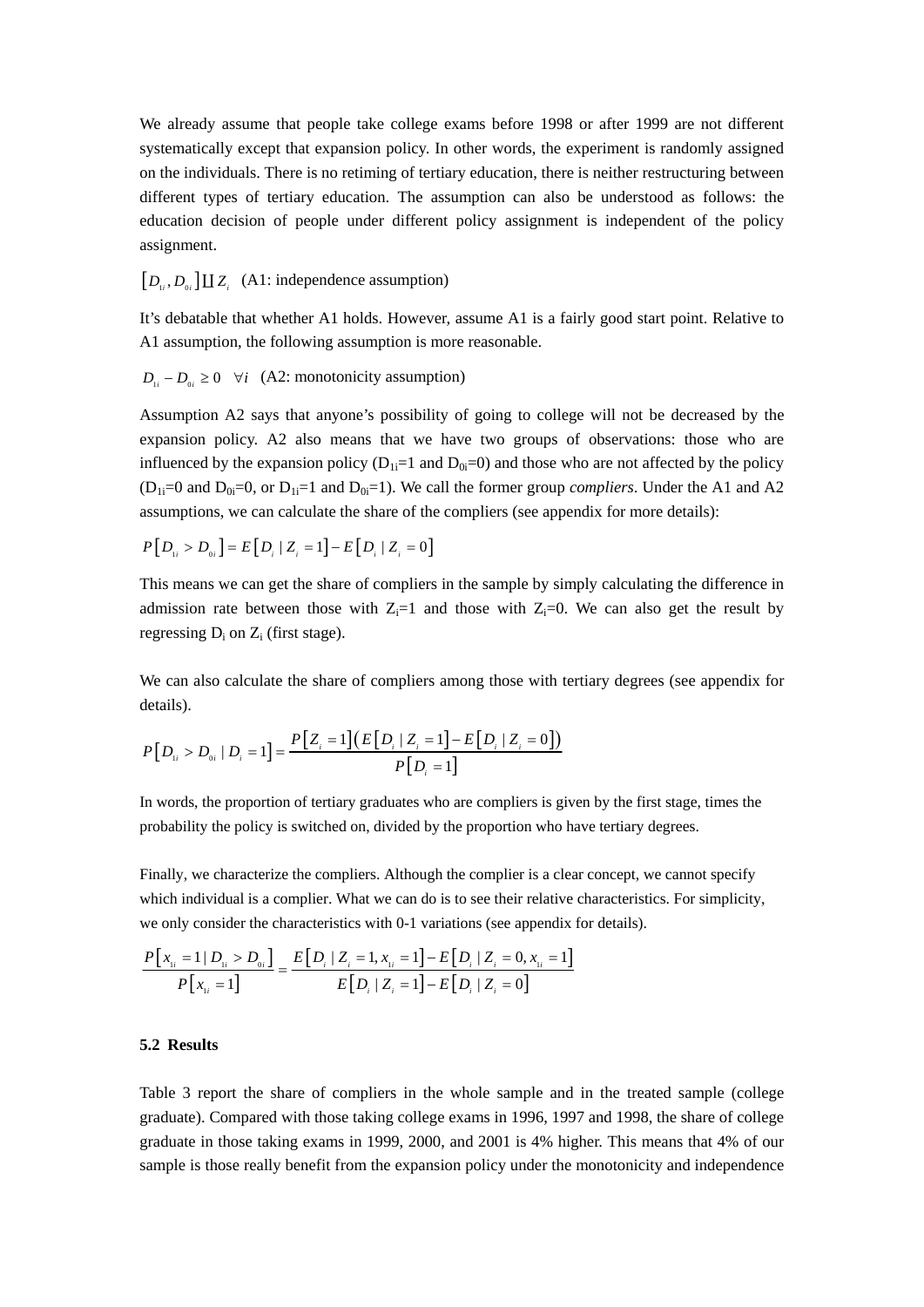assumptions (we already delete those with degrees below junior middle school). Next, we calculate the proportion of compliers in the treatment group. The results show that among the college graduate, nearly 12-13% of them are compliers. Without the expansion policy, they will not be able to enter college. The results for male and female are not significantly different. Deleting those with profession degrees and master degrees don't change the results much.

To minimize the difference between different age groups, we also restrict our sample to those taking exams between 1997 and 2000 (see part B of table 3) and to those between 1998 and 1999 (part C). As the sample shrink, the proportion of compliers in the whole sample and in the treatment group decreased. There are two possible reasons. First, the scale of expansion enlarged from 1999 to 2001. Second, we don't know the exact year the individuals taking college exams. What we can do is to calculate year exam year according to age. There must be considerable errors, which will downward bias the proportion.

| Table 3 the Share of Compliers        |            |                                   |                |                                  |  |  |  |  |  |
|---------------------------------------|------------|-----------------------------------|----------------|----------------------------------|--|--|--|--|--|
|                                       |            | Sample I:                         |                | Sample II                        |  |  |  |  |  |
|                                       |            | All with above high school degree |                | High School and college graduate |  |  |  |  |  |
|                                       | Male $(1)$ | Female (2)                        | Male $(3)$     | Female (4)                       |  |  |  |  |  |
| A: $96/97/98(Z=0)$ vs $99/00/01(Z=1)$ |            |                                   |                |                                  |  |  |  |  |  |
| $E[D Z=1]$                            | 18.66      | 18.43                             | 25.28          | 26.53                            |  |  |  |  |  |
| $E[D Z=0]$                            | 14.80      | 14.47                             | 20.34          | 20.98                            |  |  |  |  |  |
| $P[Z=1]$                              | 51.39      | 52.21                             | 51.75          | 52.38                            |  |  |  |  |  |
| $P[D=1]$                              | 16.79      | 16.53                             | 22.90<br>23.89 |                                  |  |  |  |  |  |
| P[D1>D0]                              | 3.86       | 3.96                              | 4.94           | 5.55                             |  |  |  |  |  |
| $P[D1 > D0 D=1]$                      | 11.81      | 12.51                             | 11.16          | 12.17                            |  |  |  |  |  |
| B: $97/98(Z=0)$ vs $99/00(Z=1)$       |            |                                   |                |                                  |  |  |  |  |  |
| $E[D Z=1]$                            | 18.28      | 17.41                             | 24.79          | 25.03                            |  |  |  |  |  |
| $E[D Z=0]$                            | 15.09      | 14.42                             | 20.61          | 20.92                            |  |  |  |  |  |
| $P[Z=1]$                              | 52.03      | 52.38                             | 52.19          | 52.61                            |  |  |  |  |  |
| $P[D=1]$                              | 16.75      | 15.98                             | 22.79          | 23.08                            |  |  |  |  |  |
| P[D1>DO]                              | 3.19       | 2.99                              | 4.18           | 4.11                             |  |  |  |  |  |
| $P[D1 > D0 D=1]$                      | 9.91       | 9.80                              | 9.57           | 9.37                             |  |  |  |  |  |
| C: $98(Z=0)$ vs $99(Z=1)$             |            |                                   |                |                                  |  |  |  |  |  |
| $E[D Z=1]$                            | 17.75      | 16.78                             | 24.02          | 23.98                            |  |  |  |  |  |
| $E[D Z=0]$                            | 15.53      | 14.83                             | 21.17          | 21.59                            |  |  |  |  |  |
| $P[Z=1]$                              | 51.54      | 50.76                             | 51.71          | 51.24                            |  |  |  |  |  |
| $P[D=1]$                              | 16.67      | 15.82                             | 22.65          | 22.82                            |  |  |  |  |  |
| P[D1>DO]                              | 2.22       | 1.95                              | 2.85           | 2.39                             |  |  |  |  |  |
| $P[D1>DO D=1]$                        | 6.86       | 6.26                              | 6.51           | 5.37                             |  |  |  |  |  |

Next, we characterize the compliers. This exercise is meaningful for two reasons. First, it's necessary for us to evaluate the expansion policy. No doubt, the beneficiaries are those lies in the middle of the ability distributions. Are they different from those non-compliers in terms of personal characteristics and family background? Second, this exercise will let us know who are on the margin of tertiary education decisions. This type of information is very important for policy makers.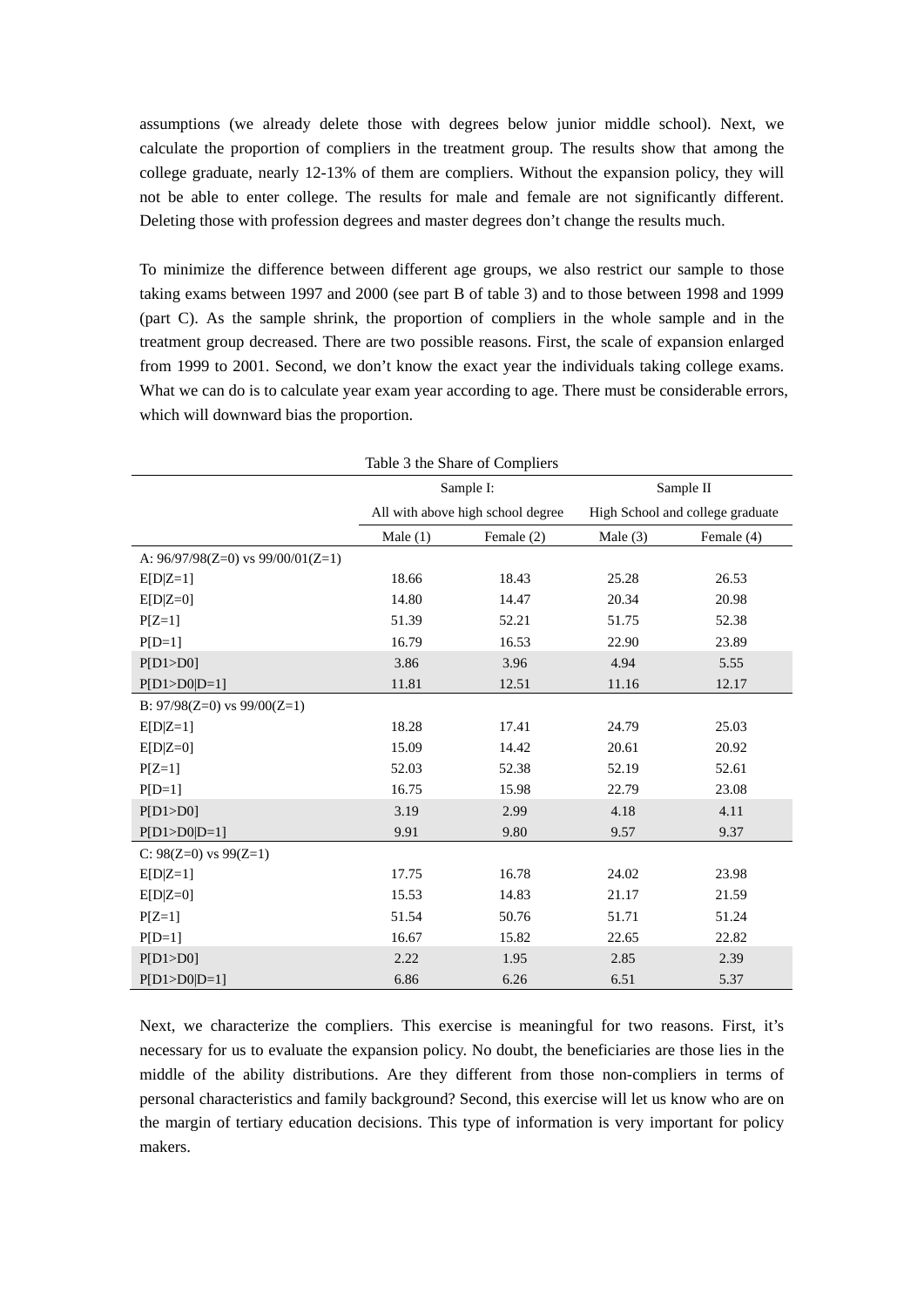We consider four characteristics, namely sex, ethnicity, region, and single-or-non-single child. The first column in table 4 indicates that the proportion of female compliers is slightly higher than the proportion of females in the whole sample. The ratio is 1.02 when all samples with above high school degree are inclusive, and it turns to be 1.06 when observations with professional degrees or master graduate are dropped. Whether the policy favors minority depends on sex. For males, the proportion of minorities in the compliers is similar to the proportion of minorities in the total male sample, indicating that the expansion does not favor nor disfavor minority males. For females, however, the proportion of minority female in the compliers is significantly less than the proportion of minority females in the total female sample. Minority females are less likely to benefit from the expansion policy.

| TAUIC + CHARACTERING COMPIETS      |          |             |               |             |           |                   |        |  |  |  |
|------------------------------------|----------|-------------|---------------|-------------|-----------|-------------------|--------|--|--|--|
| Characteristics $(X)$              | female=1 |             | Minority=1    |             | Eastern=1 | Single child= $1$ |        |  |  |  |
|                                    |          | <b>Male</b> | <b>Female</b> | <b>Male</b> | Female    | Male              | Female |  |  |  |
|                                    | (1)      | (2)         | (3)           | (4)         | (5)       | (6)               | (7)    |  |  |  |
| Sample I                           |          |             |               |             |           |                   |        |  |  |  |
| $96/97/98(Z=0)$ vs $99/00/01(Z=1)$ |          |             |               |             |           |                   |        |  |  |  |
| $E[D Z=0,x=1]$                     | 14.47    | 11.55       | 15.60         | 16.67       | 16.11     | 21.92             | 22.34  |  |  |  |
| $E[D Z=1,x=1]$                     | 18.43    | 15.39       | 17.81         | 20.75       | 20.84     | 28.07             | 29.44  |  |  |  |
| $E[D Z=0]$                         | 14.64    | 14.80       | 14.47         | 14.80       | 14.47     | 14.80             | 14.47  |  |  |  |
| $E[D Z=1]$                         | 18.54    | 18.66       | 18.43         | 18.66       | 18.43     | 18.66             | 18.43  |  |  |  |
| $P[x=1 D_{1i}>D_{0i}]/P[x=1]$      | 1.02     | 0.99        | 0.56          | 1.06        | 1.19      | 1.59              | 1.79   |  |  |  |
| Sample II                          |          |             |               |             |           |                   |        |  |  |  |
| $96/97/98(Z=0)$ vs $99/00/01(Z=1)$ |          |             |               |             |           |                   |        |  |  |  |
| $E[D Z=0,x=1]$                     | 20.98    | 16.52       | 23.54         | 22.78       | 23.11     | 32.00             | 34.44  |  |  |  |
| $E[D Z=1,x=1]$                     | 26.53    | 21.32       | 26.80         | 28.18       | 30.25     | 40.50             | 45.38  |  |  |  |
| $E[D Z=0]$                         | 20.65    | 20.34       | 20.98         | 20.34       | 20.98     | 20.34             | 20.98  |  |  |  |
| $E[D Z=1]$                         | 25.90    | 25.28       | 26.53         | 25.28       | 26.53     | 25.28             | 26.53  |  |  |  |
| $P[x=1 D_{1i}>D_{0i}]/P[x=1]$      | 1.06     | 0.97        | 0.59          | 1.09        | 1.29      | 1.72              | 1.97   |  |  |  |

Table 4 Characterizing compliers

Note: Sample I use all the observations with degree above high school. For sample II, those with professional degrees or master degrees are dropped.

To see the regional distribution of compliers, we divide the whole sample into two regions, namely eastern region and central-western region. One difficulty is that entering college is often associated with changing of hukou status. We therefore use the region of hukou five years ago. The proportion of compliers come from eastern areas is larger than the proportion of eastern individuals in the whole sample. This is more obvious for females. These results suggest that people from the eastern benefit more from the expansion policy. This conclusion however depends on the assumption that the hukou information we use reflect accurately the hukou region before the individuals taking college entrance exams. If not, the results here may just reflect the fact that college students choose to stay at eastern regions after graduation even they come from central-western regions. This is very probable because higher education is one of the main channel through which people especially those from rural areas change their hukou status.

Finally, we consider whether an individual comes from single-child family. The results indicate that the proportion of single child compliers is much higher than the proportion of single child in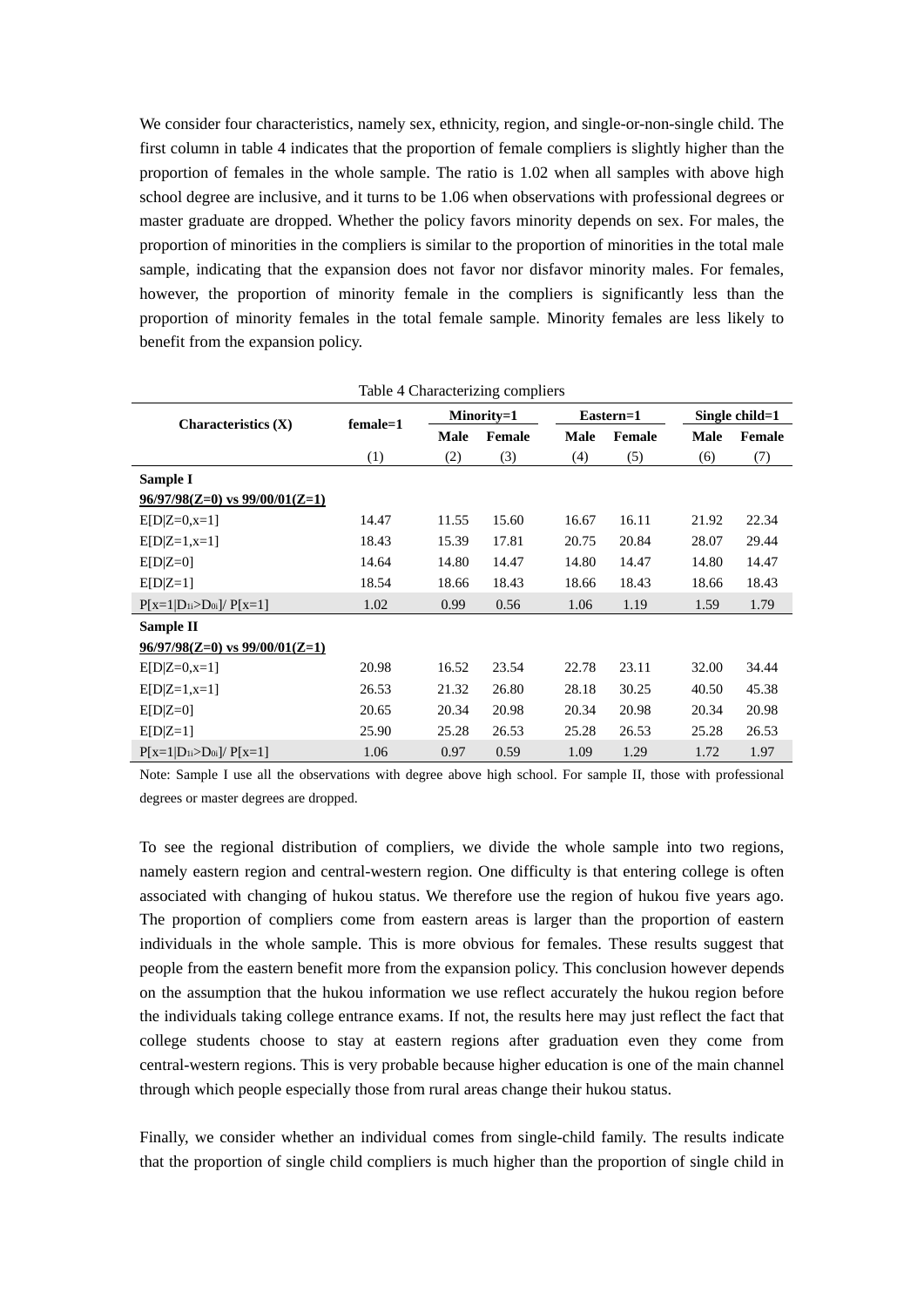the total sample. The single child families are more likely to benefit from the expansion policy. This may indicate another fact of the expansion policy: rural residents benefit less than urban residents, because the rural families are much more likely to have more than one child.

The simple exercises here indicate one important fact. The higher education policy did not benefit people of different characteristics homogeneously. Minorities, central-western families, non-single-child families benefit less than their majority, eastern, and single-child counterparts. These results are not unexpected. As minorities, central-western families and non-single-child families are more likely to be poor, the high school graduate from these families tend to face with credit constraint. Therefore even with the expansion policy they are unable to go to college.

## **6. The Labor Market Consequences of the Expansion**

Although the expansion policy was initiated in 1999, the data in 2005 are still not appropriate for us to see the labor market consequences of the policy. As indicated by the first column of table 5, some of the observations are still in school in 2005, especially for the cohorts that should take college exams between 1999 and 2001. If college education takes four years, they would have graduated in 2005. However, some of them may go to graduate school, and some others may go to primary school at older age, and still there are other possibilities such as repeated education. Unfortunately, what we can do is to *calculate* the year of taking college exams according to a specific timing of education. Next, we investigate the short term effect of the expansion policy.

We delete those who are still in school. In the short term the labor market outcome for the cohorts that taking college exams after 1999 is worse than the earlier cohorts. The labor participation rates are significantly lower for the 1999-2001 cohorts. Within the unemployed groups (and especially the unemployed college graduate), there is a larger share of "unemployed immediately after graduation" for these cohorts. They are also more likely to be dependent on their family as the main source of income. The reasons are twofold, one is policy effect and the other is age effect<sup>5</sup>. As for age effect, it's natural that younger cohort have lower participation rate and depend on their families. As they aged up, they will find better jobs and will eventually live on their own income. Unfortunately, we cannot separate these two effects. What we do is to minimize age effect. We therefore focus only on two age groups, 1998 cohort and 1999 cohort. Still, there is significant difference between these two cohorts in terms of labor participation rate, the share of "unemployment immediately after graduation", and the share of living on families. Those who find a job through on-site recruitment also increased.

All these indicate that the policy has brought pressure for the labor market. One thing worth noting is that all these effects are short term effect. In the long run, there will be more individuals enter the labor market. The college education will make them well-off. But we need to wait for better data now.

 $5$  There is also cohort effect. We can thing of pooling the cohort effect with age effect.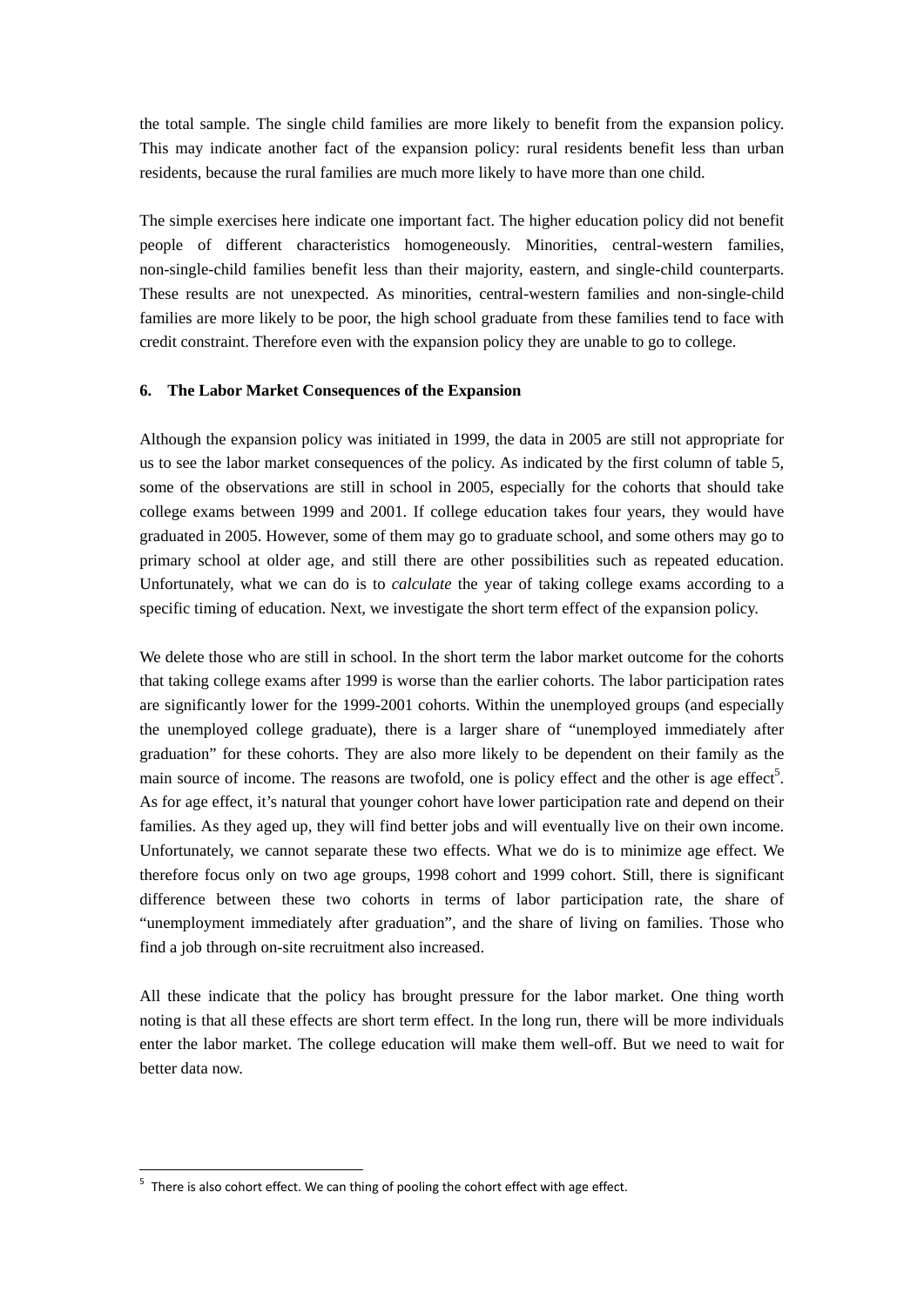| Table4 the Economic Consequences of Expansion |           |            |                       |       |          |                                               |          |           |             |       |              |
|-----------------------------------------------|-----------|------------|-----------------------|-------|----------|-----------------------------------------------|----------|-----------|-------------|-------|--------------|
| Age groups                                    | In school | Never work | Main source of income |       |          | Whether looking for a job within last 3 month |          |           |             |       |              |
| (the year of taking exams)                    |           |            | Unemployed            | Labor | Families | Other                                         | HR Agent | Relatives | On-site     | Other | No searching |
|                                               |           |            | After graduation      |       |          |                                               |          | & friends | recruitment |       |              |
|                                               | (1)       | (2)        | (3)                   | (5)   | (6)      | (7)                                           | (8)      | (9)       | (10)        | (11)  | (12)         |
| Above high school                             |           |            |                       |       |          |                                               |          |           |             |       |              |
| 1993                                          | 0.61      | 12.78      | 6.72                  | 86.49 | 10.37    | 3.14                                          | 5.21     | 14.34     | 3.02        | 10.94 | 66.49        |
| 1994                                          | 0.89      | 13.56      | 10.01                 | 85.86 | 11.13    | 3.01                                          | 6.21     | 13.71     | 3.57        | 11.72 | 64.79        |
| 1995                                          | 1.06      | 13.70      | 13.54                 | 85.49 | 11.59    | 2.92                                          | 8.02     | 11.66     | 4.68        | 13.20 | 62.44        |
| 1996                                          | 1.57      | 14.44      | 17.08                 | 84.93 | 12.33    | 2.74                                          | 8.00     | 13.42     | 4.90        | 13.42 | 60.26        |
| 1997                                          | 1.80      | 14.57      | 23.38                 | 84.75 | 12.67    | 2.58                                          | 9.12     | 15.71     | 4.56        | 13.68 | 56.93        |
| 1998                                          | 4.05      | 16.12      | 30.83                 | 83.18 | 14.28    | 2.54                                          | 10.41    | 16.40     | 6.52        | 13.47 | 53.20        |
| 1999                                          | 6.75      | 16.39      | 42.91                 | 82.87 | 14.84    | 2.29                                          | 11.27    | 15.20     | 8.84        | 13.48 | 51.21        |
| 2000                                          | 12.85     | 19.57      | 51.79                 | 79.66 | 17.99    | 2.35                                          | 13.86    | 16.32     | 10.90       | 13.09 | 45.83        |
| 2001                                          | 26.23     | 21.47      | 62.65                 | 77.84 | 19.80    | 2.36                                          | 15.61    | 18.97     | 10.69       | 12.70 | 42.03        |
| College graduate                              |           |            |                       |       |          |                                               |          |           |             |       |              |
| 1993                                          |           | 2.97       | 11.63                 | 96.54 | 2.28     | 1.18                                          | 11.63    | 6.98      | 9.30        | 9.30  | 62.79        |
| 1994                                          |           | 4.44       | 13.85                 | 94.74 | 3.42     | 1.84                                          | 7.69     | 10.77     | 7.69        | 18.47 | 55.38        |
| 1995                                          |           | 5.18       | 35.21                 | 94.53 | 4.16     | 1.31                                          | 12.68    | 7.04      | 11.27       | 22.53 | 46.48        |
| 1996                                          |           | 3.89       | 33.33                 | 96.05 | 3.37     | 0.58                                          | 15.00    | 6.67      | 16.67       | 11.66 | 50.00        |
| 1997                                          |           | 6.34       | 48.00                 | 93.41 | 5.45     | 1.14                                          | 11.00    | 14.00     | 15.00       | 17.00 | 43.00        |
| 1998                                          |           | 7.53       | 60.00                 | 91.94 | 6.81     | 1.25                                          | 26.09    | 12.17     | 16.52       | 19.13 | 26.09        |
| 1999                                          |           | 11.97      | 75.88                 | 87.73 | 11.00    | 1.27                                          | 17.17    | 12.12     | 24.24       | 14.65 | 31.82        |
| 2000                                          |           | 17.68      | 80.73                 | 81.74 | 16.85    | 1.41                                          | 15.27    | 9.45      | 28.36       | 12.37 | 34.55        |
| 2001                                          |           | 22.53      | 88.76                 | 77.22 | 22.41    | 0.37                                          | 20.22    | 10.67     | 28.09       | 8.44  | 32.58        |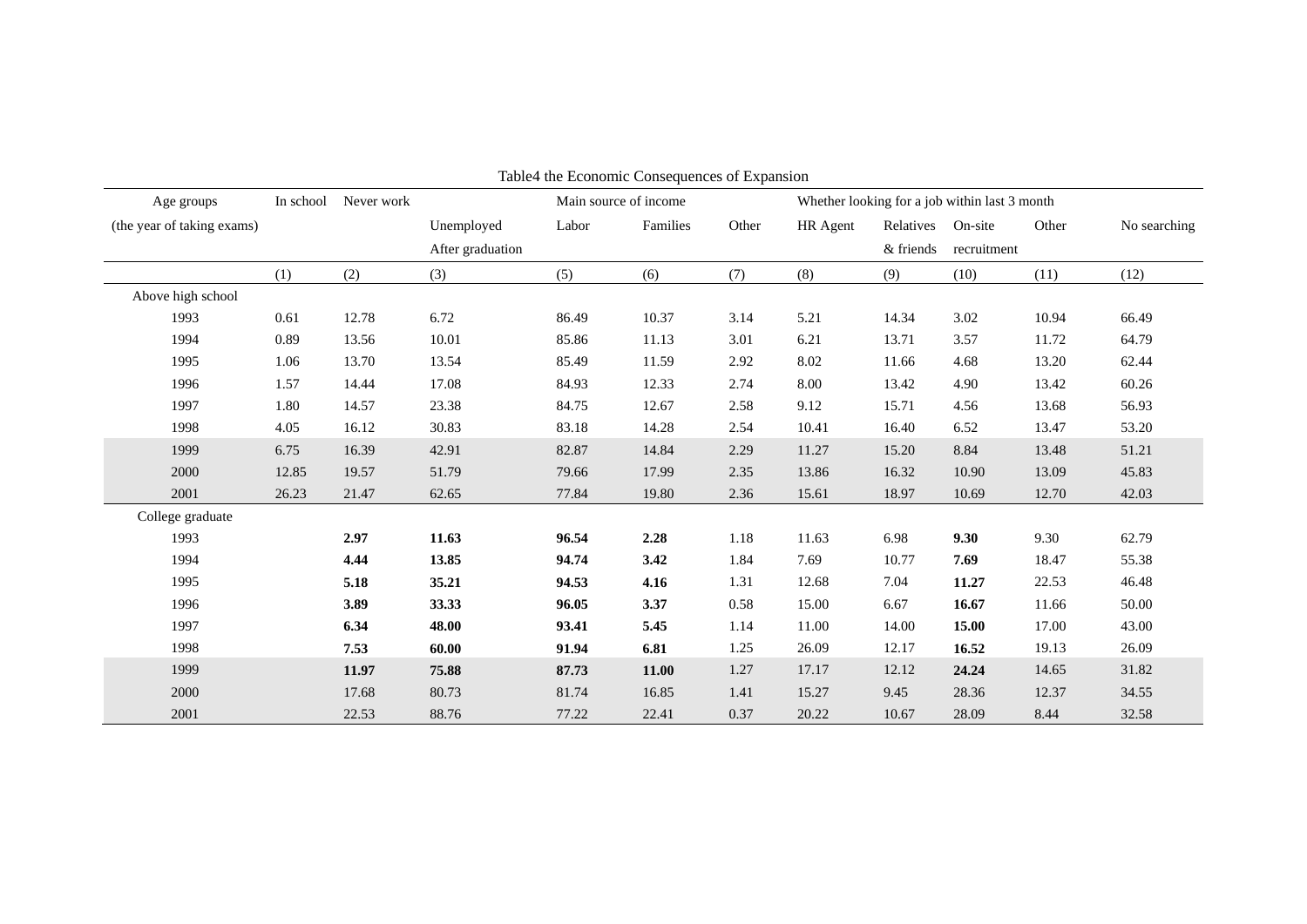#### **7. Conclusion**

The expansion of higher education in the late 1990s is dramatic. How they affected the education decision of individuals? We find that a significant share of individuals go to have tertiary education because of the expansion policy. These compliers are systematically different from the whole sample. They are less likely to be minority female, they are less likely to come from families with more than one child, and they are less likely to come from central-western families or that the college graduates are less likely to return to central-western regions after graduation.

These results have strong policy implications. Although the expansion policy is aimed at increasing the probability of having tertiary education (especially those in the less developed areas), those from the less developed regions seemed to benefit less from it. One reason that they didn't benefit may due to credit constraint. Although the threshold in terms of test scores was lowered due to the expansion policy, other cost (tuition in particular) increased at the same time. The later may be a huge financial burden for many rural households. Even without financial credit constraint, high school graduates coming from less developed regions are more likely to be at the lower positions of the test score distributions, making them less likely to benefit from the policy. Therefore, alleviating the credit constraint should have been one of the policy priorities.

We also find some negative effect on the labor market consequences of the expansion policy. With the expansion of higher education, the employment pressure of new graduates increased. Those unemployed immediately after graduation and those relying on their families when unemployed increased. To see longer term effect, we need to wait for more data.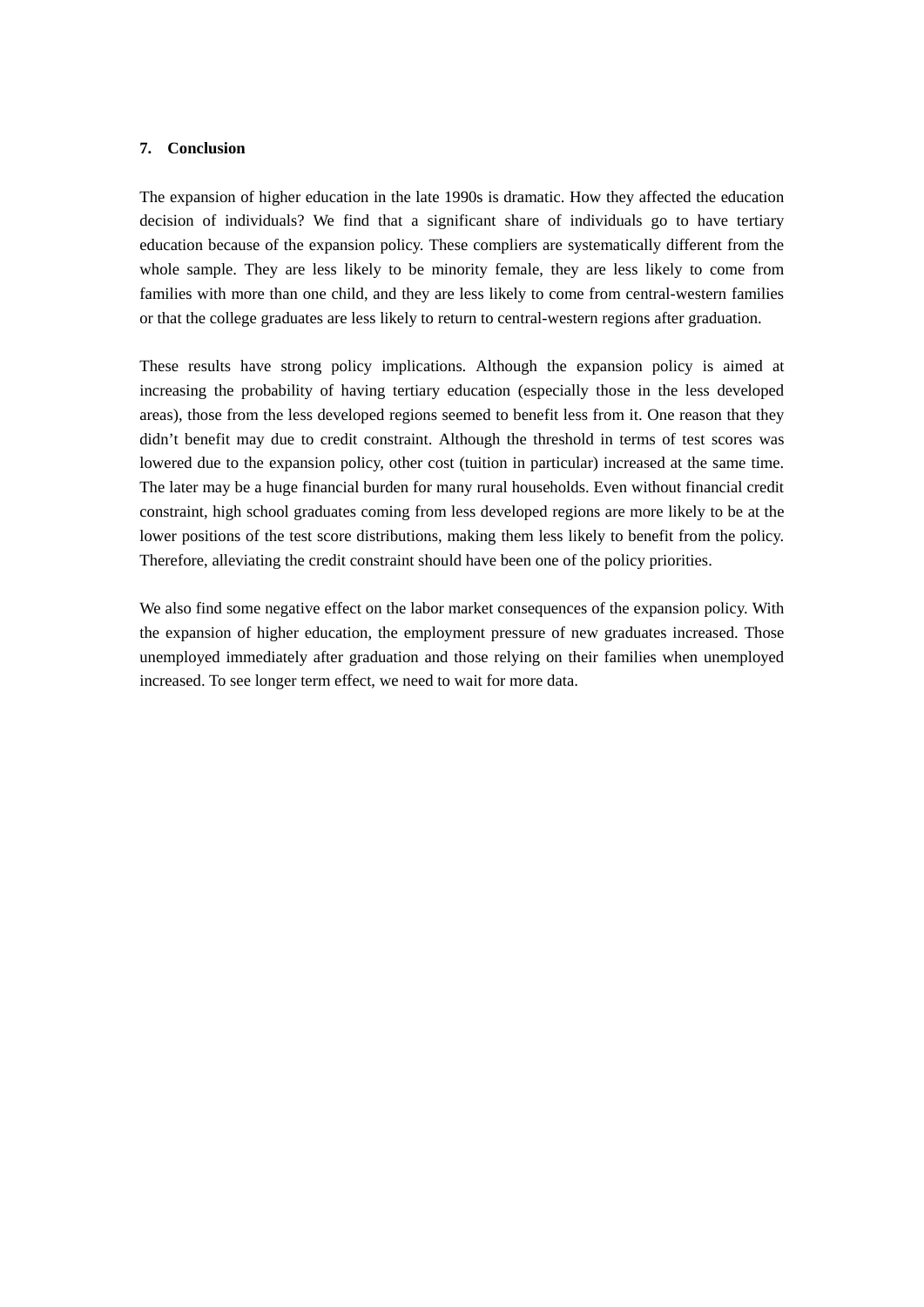#### **References**

- Acemoglu, Daron, "Technical Change, Inequality, and the Labor Market", *Journal of Economic Literature* 40, March 2002, 7-72
- Angrist J. and Pischke J., 2008, *The Mostly Harmless Econometrics*, Princeton University Press.
- Autor, David, Lawrence Katz, and M. S. Kearney. (2005), "Trends in U.S. Wage Inequality: Re-Assessing the Revisionists." NBER Working Paper No. 11627.
- Deng, Quheng and Gustafsson, Bjorn, "China's Lesser Known Migrants" (May 2006). IZA Discussion Paper No. 2152., http://ssrn.com/abstract=908236
- Xing, Chunbing, 2009, "Migration, Self-selection, and Income Distributions: Evidence from Rural and Urban China," MPRA Paper 17036.
- Heckman James J. and Xuesong Li (2004), "Selection Bias, Comparative Advantage and Heterogeneous Returns to Education: Evidence from China in 2000", *Pacific Economic Review*, 9: 3.
- Imbens, G. W. and Angrist, J. D., 1994 "Identification and estimation of local average treatment effects" *Econometrica*, 62(2), pp. 467-475.
- Meng, Xin, and Robert Gregory, 2007, "Exploring the Impact of Interrupted Education on Earnings: The Educational Cost of the Chinese Cultural Revolution", Discussion Paper No. 2548
- Li Yao, John Whalley, Zhang Shunming, and Zhao Xiliang, 2008, "The Higher Educational Transformation of China and its Global Implications", NBER Working Paper #13849.
- 林莉,2008,《化解高校债务危机:途径与问题》,载于《2008 年中国教育蓝皮书》。

TBA…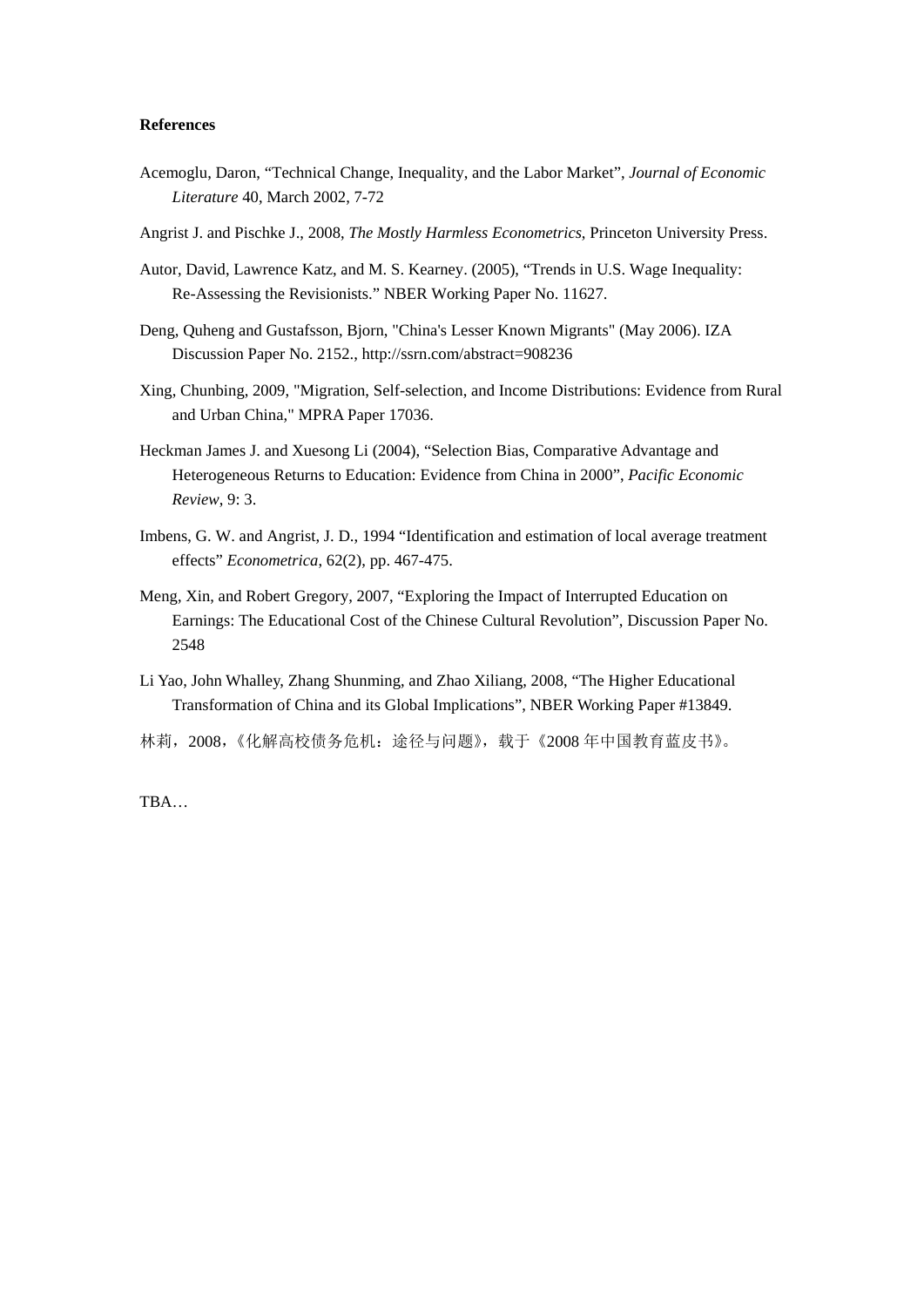

Figure 1Number and proportion of different educations by age

Note: The first, second, third and fourth row are for high school graduate, professional graduate, college graduate and masters respectively. The left panel represents the number of observations, while the right one is the proportion.